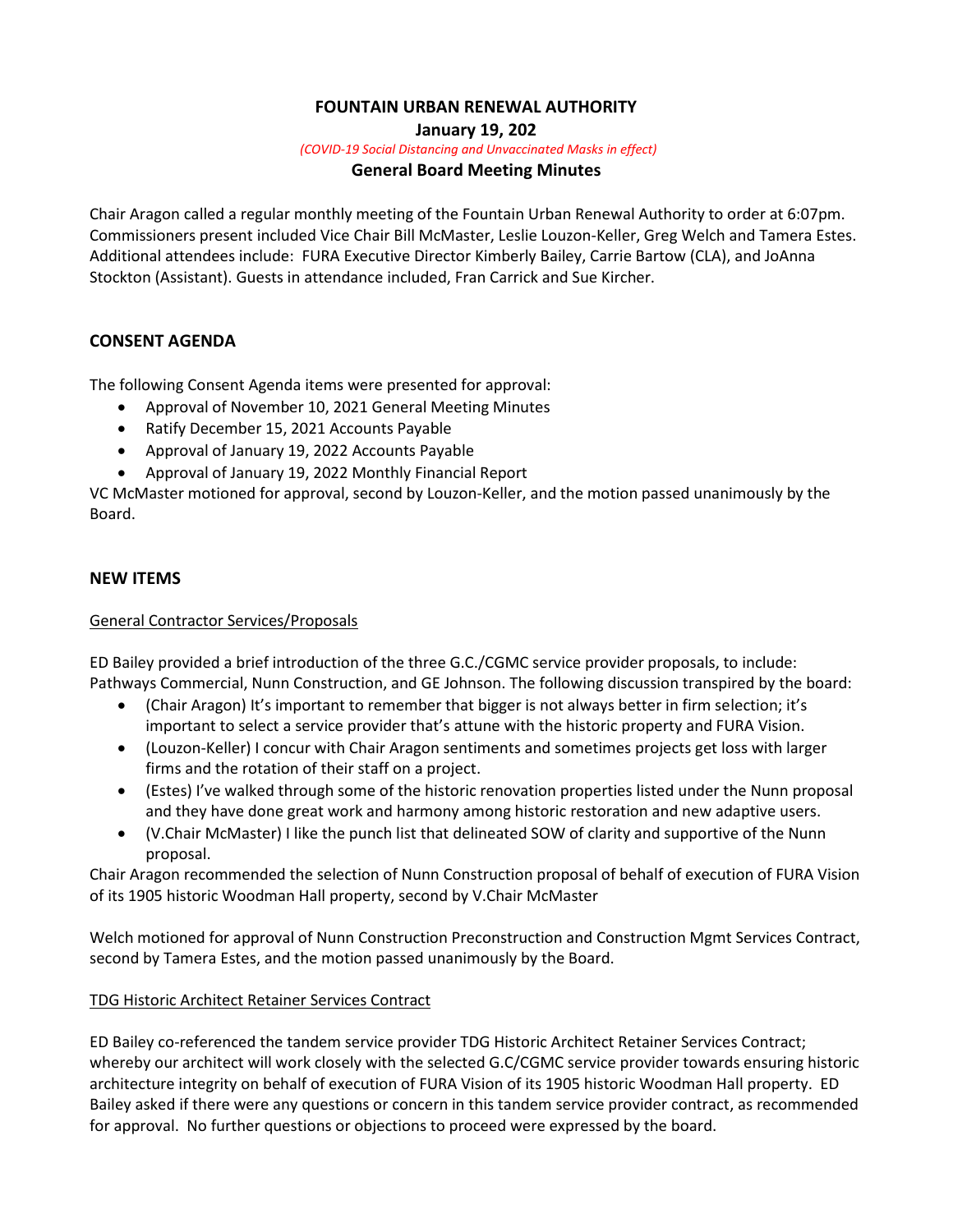Estes motioned for approval of TDG Historic Architect Retainer Services Contract, second by Louzon-Keller, and the motion passed unanimously by the Board.

# Q+A of Guest Attendees:

What is the timeframe of the property Vision?

- (Chair Aragon) FURA continues to address the outdated public safety, code compliance, and ADA accessibility needs of the historic property towards the attraction of a commercial tenancy fulfillment.
- (Chair Aragon) With the onboarding of a G.C./CGMC as selected by the board, we are hopeful to execute the FURA 2022 Vision of the property renovations/ service upgrades towards economic vitality for the community within 2022/2024 timeframe.
- (ED Bailey) FURA did present a debriefing on current property conditions and the future Vision with City Council and the Public in September 2021. This presentation is located online at [www.FURACO.org](http://www.furaco.org/)
- (ED Bailey) FURA continues to receive Small Business tenant inquiries and has established a wait list process; to outreach with commercial tenancy fulfillment efforts at the appropriate milestone of property renovations/upgrades improvements and permitting etc.

# **FINANCE**

## 2021 Annual Audit

CLA Bartow provided an Engagement Letter by BiggsKofford as the recommended, continuing Annual Audit Service Provider. Bartow stated there is a nominal bump in the service fee and that accounting firms are not taking on new client workloads at this time due to the shrinking workforce and COVID-19 industry disruptions.

Welch motioned for approval of BiggsKofford 2021 Annual Audit Engagement Letter, seconded by V.Chair McMaster, and the motion passed unanimously by the Board.

### RESOLUTION 22-01

ED Bailey presented RESOLUTION 22-01 – A Resolution Authorizing the Chair and Executive Director to Negotiate AND Agree to Loan REFI Terms with Independent Bank Colorado. Bailey stated this is a continual step under the 2021 Appraisal process concluded on the Woodman Hall property with Independent Bank; towards identifying property equity position for reinvestment back into the Woodman Hall Vision. In addition, the REFI would avail a more favorable Interest Rate per the market on behalf of the debt associated with the property. ED Bailey asked if there were any questions or if the board would like to table this topic for Executive Session. No further questions or objections to proceed were expressed by the board.

Chair Aragon motioned to approve RESOLUTION 22-01 - A Resolution Authorizing the Chair and Executive Director to Negotiate AND Agree to Loan REFI Terms with Independent Bank Colorado, second by V.Chair McMaster, and the motion passed unanimously by the Board with an Abstain by Welch.

# A/P Check Signing

The board signed checks, as approved on consent, totaling \$6,767.29.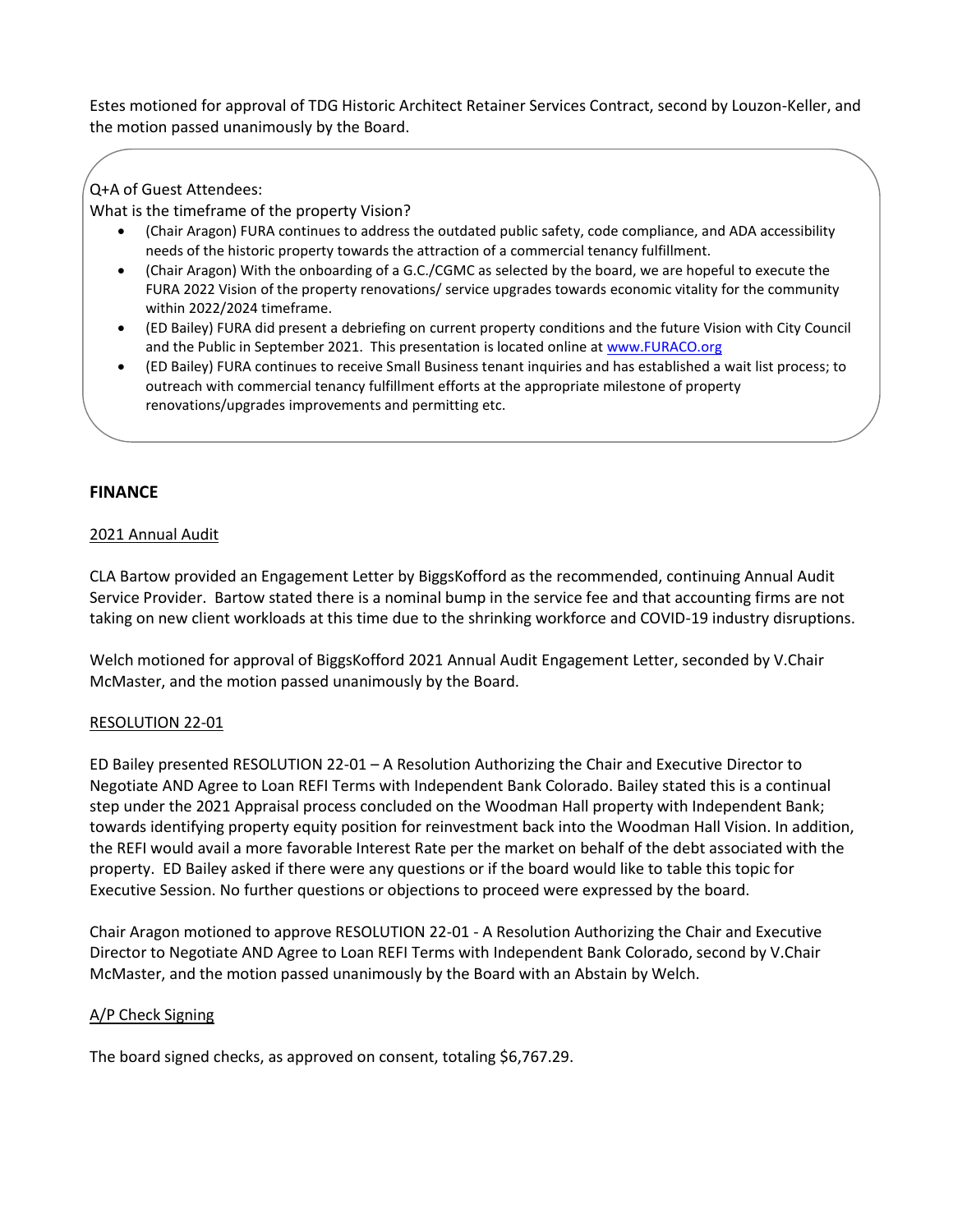# Q+A of Guest Attendees:

What is the intent of the US85 Pad Site and Fresh Grocer?

- (Chair Aragon) FURA was a partner with the City in 2018 towards deriving a Fresh Grocer in the Olde Town district. FURA's partner contribution was on behalf of site assembly, availing a 1.14 acre shovel-ready Pad Site for new business services entry in the district. After 18+ months of land assembly, lease term negotiations, site planning, and stabilizing financing towards commercial development, the obligatory financial pressures put upon both FURA and the City were overarching on behalf a private operation.
- (ED Bailey) A PSA video was published in 2019 for communication/transparency with the Public and is located online a[t www.FURACO.org](http://www.furaco.org/)

There is a need in Olde Town for a Grocer and to address the food desert.

- (Chair Aragon) FURA and CHFA partnered on the US85 Pad Site assembly on behalf of the 2018 Grocer effort. At such time, yes, the Olde Town district was designated a food desert and medical desert by CHFA which aided in supplement funding towards land assembly on behalf of the 2018 Grocer effort.
- (Chair Aragon) We are very familiar with LaGree's as the primary grocer tenant of the 2018 effort. As a mid-tier grocer, it's a perfect model still for city recruitment efforts and possibly the US85 Pad Site. It's important to clarify, whomever occupies the site will need to come with capital investment toward vertical construction and asset ownership.
- (ED Bailey) For the last 2 years, COVID included, FURA has actively soft-solicitation the site with property signage and real estate broker relations. There have been healthy interests in the site, however FURA is cognizant of the desert service needs of the district and thus far has not sold the site purely for a list price transaction. We will continue to steward the asset toward commercial fulfillment, however FURA will not be purchasing any further properties on behalf a solo City endeavor.
- (ED Bailey) Per State Statue, an Urban Renewal Authority dedicated mission is to address and alleviate blight and to position underperforming assets towards district revitalization and elicit new private investment/ services. The Fountain Urban Renewal Authority has performed in this manner with regards to the US85 Pad Site.
- (ED Bailey) It may be valuable for your group interests to attend a CoF Economic Development Commission (EDC) with regards to awareness of the district needs and discussing the hinderances to business entry for the community. The CoF EDC meets on the 2<sup>nd</sup> Monday of each month at 5:30pm.

# **EXECUTIVE SESSION**

ED Bailey declared C.R.S. Section 24-6-402 (4) (e) (l) – Determining positions relative to matters that may be subject to negotiations; developing strategy for negotiations; and inst5ructing negotiators.

- 1. Chair Aragon motioned to enter Executive Session, second by V.Chair McMaster and the motion passed unanimously by the Board.
- 2. Chair Aragon motioned to exit Executive Session, second by Welch and the motion passed unanimously by the Board.

### **ANNOUNCEMENTS**

City Meeting Policy COVID-19 Omicron

 EDD Bailey shared that all City meetings are moving to virtual host basis for 30-days as a prevention measure of COVID—19 Omicron transmission. Therefore, FURA February 16th meeting will transpire virtually on MS Teams and hopeful to come back in person as of March 2022, more details to follow.

Chair Aragon asked if there was any further business. No further topics were brought forth by board members; therefore Chair Aragon motioned to adjourn, second by Ortega, passed unanimously by the board at 7:32 pm.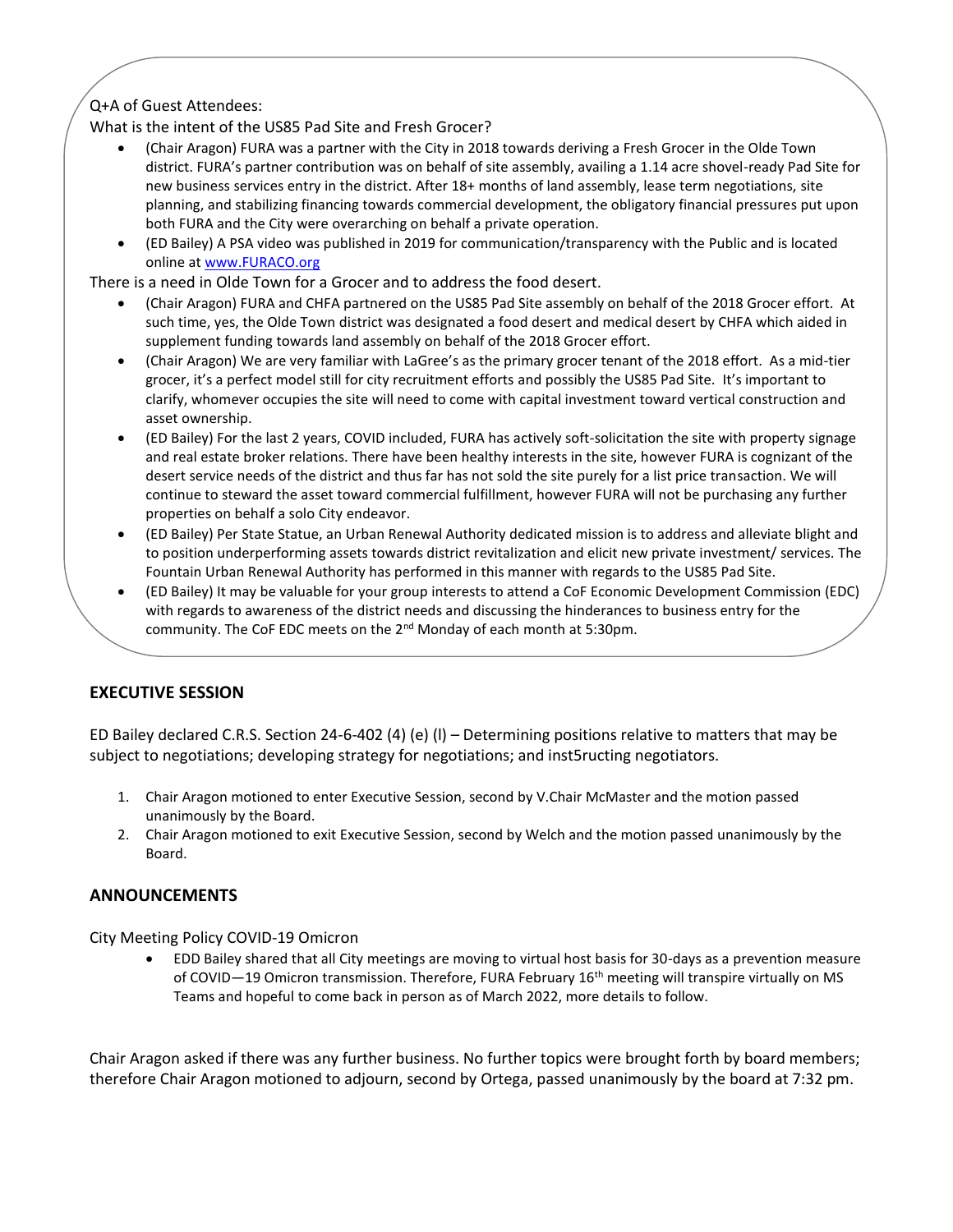Kinthaly X

Kimberly Bailey, Executive Director **National Community Control** Date

\_\_\_\_\_\_\_\_\_\_\_\_\_\_\_\_\_\_\_\_\_\_\_\_\_\_\_\_\_ \_\_\_\_\_\_\_\_\_\_\_\_\_\_\_\_

02/16/2022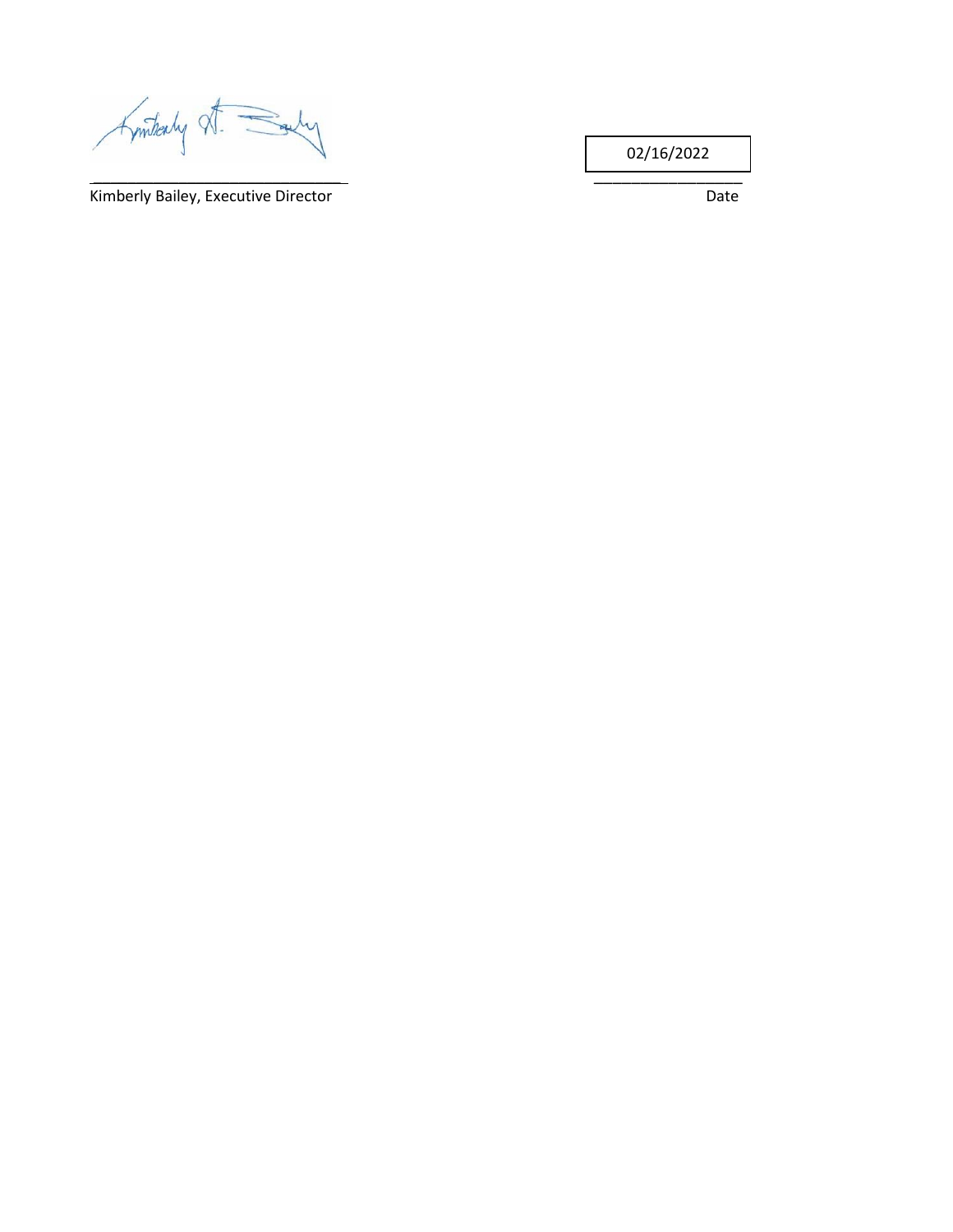# **FOUNTAIN URBAN RENEWAL AUTHORITY**

**February 16, 2022**

*(Virtual Meeting Only: COVID-19 Omicron CoF meeting policy in effect)*

# **General Board Meeting Minutes**

Chair Aragon called a regular monthly meeting of the Fountain Urban Renewal Authority to order at 6:01pm. Commissioners present included Vice Chair Bill McMaster, Greg Welch and Tamera Estes. Additional attendees include: FURA Executive Director (ED) Kimberly Bailey and Carrie Bartow (CLA).

## **CONSENT AGENDA**

The following Consent Agenda items were presented for approval:

- Approval of January 19, 2022 General Meeting Minutes
- Approval of February 16, 2022 Accounts Payable
- Approval of February 16, 2022 Monthly Financial Report

Welch motioned for approval, second by Estes, and the motion passed unanimously by the Board.

## **NEW ITEMS**

The Executive Director (ED) shared an extension of Chairman's perspective, for FURA to maintain a unison channel of understanding with City efforts to collaborate and/or synchronize efforts on behalf of the city.

### 2022-2024 CoF City Council Strategic Plan

ED Bailey relayed that City Council adopted the CoF Strategic Priorities in January 2022; details are located online at: [https://www.fountaincolorado.org/government/city\\_council/strategic\\_plan\\_2022](https://www.fountaincolorado.org/government/city_council/strategic_plan_2022)

### 2022-2024 CoF Strategic Plan Objectives

ED Bailey relayed that City Council adopted the CoF Strategic Objectives which are derived at the department level, effective February 2022; details are located online at: [https://www.fountaincolorado.org/government/city\\_council/strategic\\_plan\\_2022](https://www.fountaincolorado.org/government/city_council/strategic_plan_2022) There is one URA deliverable which will be filtered within the 2022 Work Plan discussion effort.

### 2022 Work Plan

ED Bailey briefly mentioned the FURA efforts under its 2022 Work Plan; planning efforts around these items will be discussed during the upcoming March 2022 general board meeting.

### **UPDATES**

### Tentative Projects

ED Bailey shared a brief rundown of the following developments, as presented with the board in 2021 and rest within a designated Urban Renewal Area:

- SAH West side and PH II
- Mesa Ridge
- Gateway MFG
- North US85

ED Bailey mentioned that the US85 URA clock in nearing a time stamp that appears to lack bonding capacity to support future development; whereas Developers may need to request assistance to address areas of City Infrastructure. And as such, future development projects are considering stand alone designation per project; which may trigger State Statue 1348 compliance to realize new commercial development viability. Staff and technical advisors are tracking and will advise/handle accordingly; however, the Board does need to be aware of this impending change and understanding the Authority's compliance under State Statue 1348.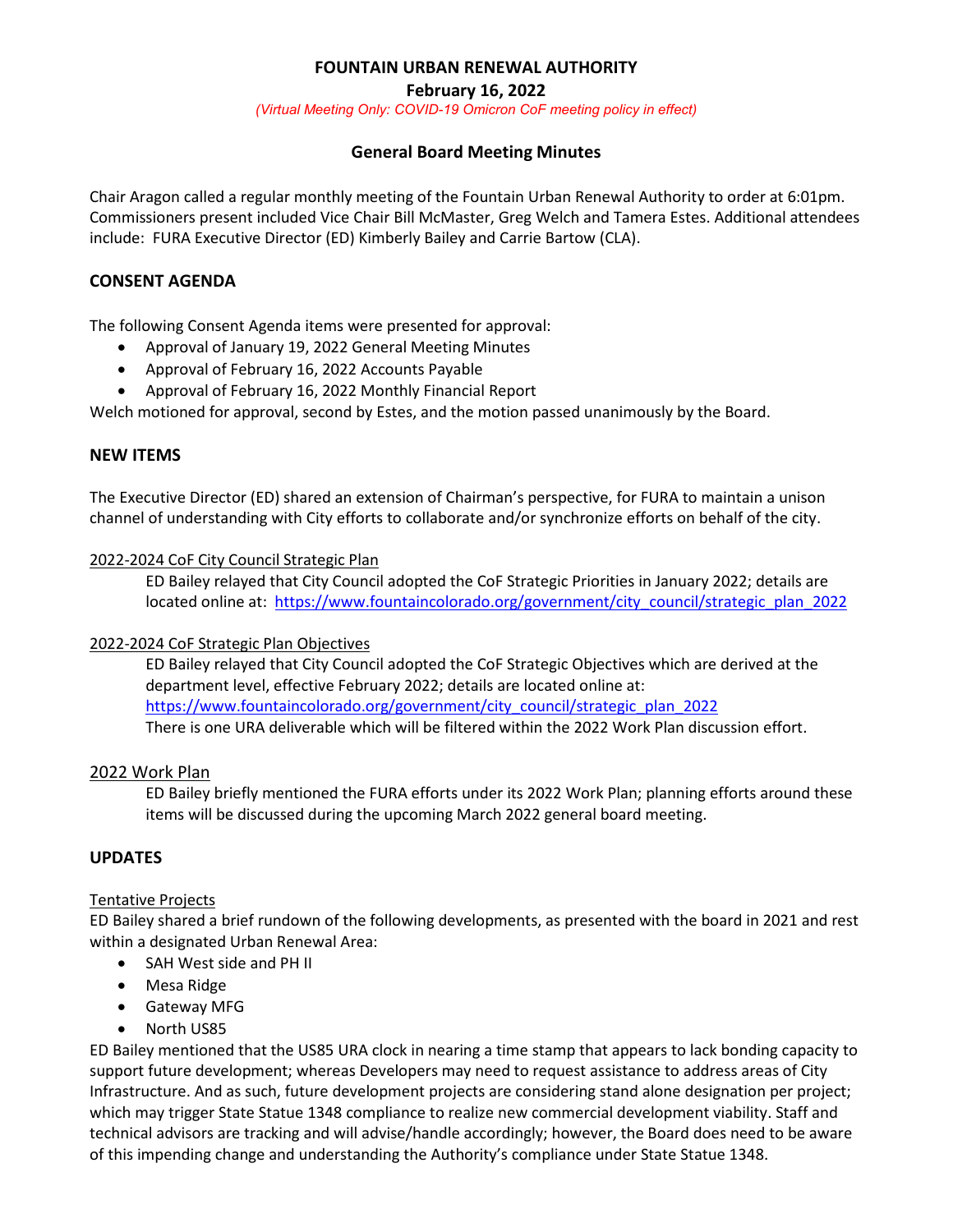### Property Assets

- 212 W Illinois ED Bailey relayed discussions are underway among the parties of the Tenant Lease.
- 102 N Main ED Bailey relayed February 25<sup>th</sup> staff will host a kick off meeting to onboard Nunn Construction (G.C.) with our Architect (TDG) on behalf of executing the Woodman Hall property Vision.
- US85 Pad Site ED Bailey shared there are new development inquiries underway for the site.

#### Board Candidate(s) Review

EDD Bailey referenced two applicants for the vacancy board position(s) for FURA to review. The candidates offer diverse backgrounds to assist with the mission of the Authority. The board confirmed Dixie Snyder and Logan Broz; staff will work on notifying all applicants and proceeding forth with board member appointments with City Council.

#### **FINANCE**

2021 Annual Audit

- CLA Bartow stated staff is readying for the Annual Audit with BiggsKofford.
- CLA Bartow mentioned she is prepping the language within the SAH Tax Audit Letter for review by Legal Benedetti, UTW Development, and City of Fountain Finance.

#### A/P Check Signing

As approved on consent, A/P checks will be signed by Chair Aragon and ED Bailey within the week, totaling \$28,481.61.

#### **ANNOUNCEMENTS**

#### Spring Break

ED Bailey inquired about potential outages during Spring Break, March 14-25<sup>th</sup> and if the Board needed to consider changing its March board meeting; all parties remain available for March 16<sup>th</sup> @ 6pm.

#### Nunn Construction (G.C)

Estes mentioned our new General Contractor (G.C.) will be hosting a guest lecture series at The Peel House on March  $17<sup>th</sup>$ . In addition, the G.C. is listed as a Sponsor of the upcoming Historic Preservation Forum on May 6<sup>th</sup>.

Chair Aragon asked if there was any further business. No further topics were brought forth by board members; therefore, Chair Aragon motioned to adjourn, second by V.Chair McMaster, passed unanimously by the board at 6:32 pm.

mitealy St. Suly

 $\overline{\phantom{a}}$  , and the contract of the contract of the contract of the contract of the contract of the contract of the contract of the contract of the contract of the contract of the contract of the contract of the contrac 03/16/2022

Kimberly Bailey, Executive Director **Date and Contact Contact Contact Contact Contact Contact Contact Contact Contact Contact Contact Contact Contact Contact Contact Contact Contact Contact Contact Contact Contact Contact**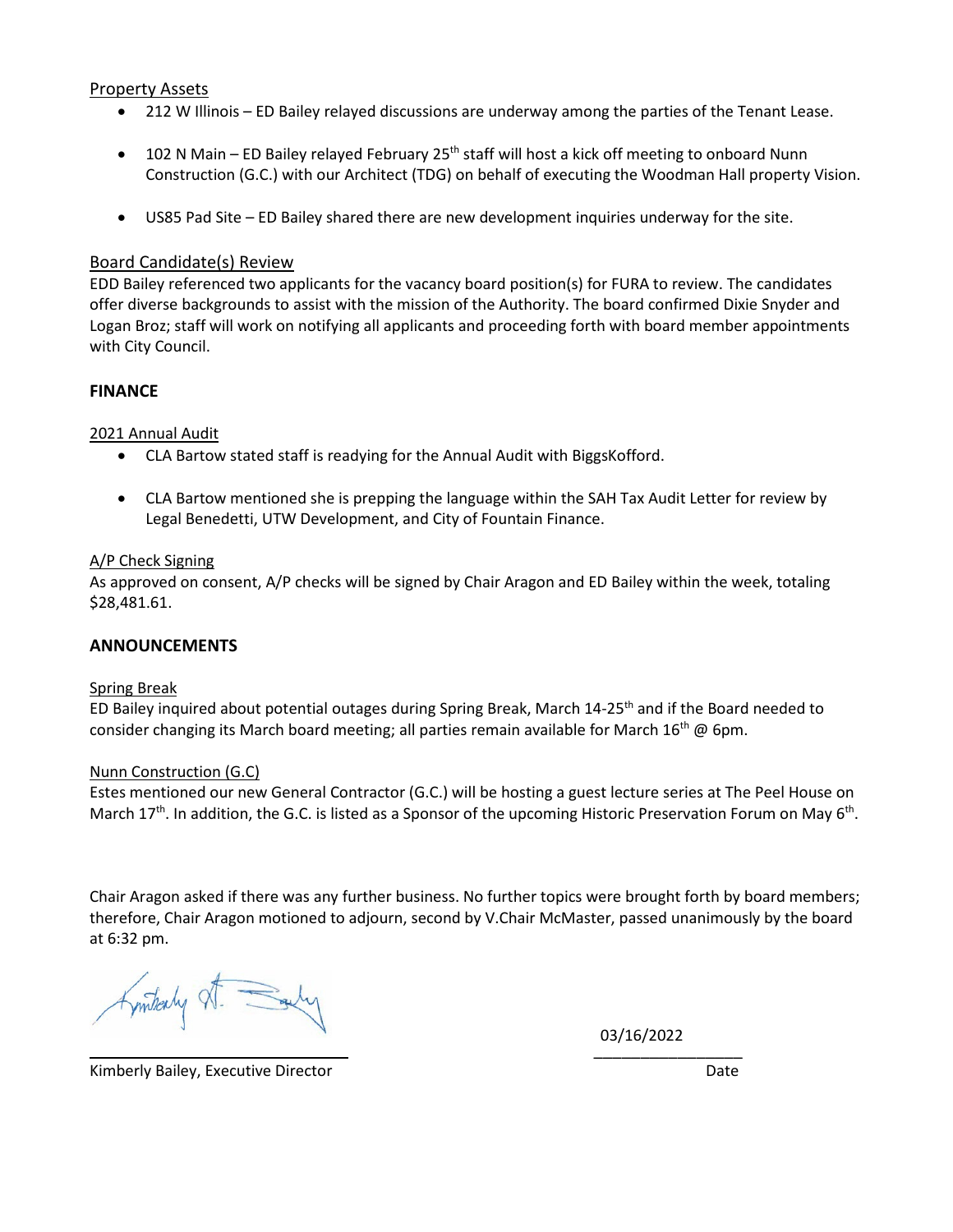# **FOUNTAIN URBAN RENEWAL AUTHORITY**

**March 16, 2022**

*(Virtual Meeting Only: COVID-19 Omicron CoF meeting policy in effect)*

# **General Board Meeting Minutes**

Chair Aragon called a regular monthly meeting of the Fountain Urban Renewal Authority to order at 6:09pm. Commissioners present included Vice Chair (VC) Bill McMaster, Dixie Snyder, and Logan Broz. Additional attendees include: FURA Executive Director (ED) Kimberly Bailey, Administrative Assistant (AA) JoAnna Stockton, and Carrie Bartow (CLA).

# **INTRODUCTIONS**

The board welcomed it's two newly seated-members, Dixie Snyder and Logan Broz, each serve an inaugural 5-YR term per the bylaws. Snyder and Broz shared their backgrounds and great enthusiasm to be serving among the Fountain Urban Renewal Authority mission for the community.

# **CONSENT AGENDA**

The following Consent Agenda items were presented for approval:

- Approval of February 16, 2022 General Meeting Minutes
- Approval of March 16, 2022 Accounts Payable
- Approval of March 16, 2022 Monthly Financial Report

VC McMaster motioned for approval, second by Snyder, and the motion passed unanimously by the Board.

# **UPDATES**

## Real Estate

ED Bailey shared a 6,000-8,000 SF Neighborhood Retail Center proposal with regards to FURA's US85 Pad Site, located in the Olde Town district of the US85 URA. The board discussed the following criteria:

- (Chair Aragon) He reminded the board of the goal for the site, "We want a win!" The site needs to be productive to address the gap of services in the district and avail new service(s) to the community. This proposal seems to check several of those user types for the district with the four operators listed in generality as beneficial to serve our community.
- (VC McMaster) The conceptual design of the building appears to be in harmony with the THK Design+Aesthetic Guidelines program which is beneficial towards availing a district culture and evoking a historical character synergy with our Woodman Hall revitalization investment.
- (Snyder) Can we gain a 5-YR financial proforma on the reciprocal sales tax generation of the four operations?
	- $\circ$  (CLA Bartow) Yes, we can back into this proforma based on the tenant/annual revenues forecasted for the proposed development.
- (VC McMaster) In furthering negotiations, we should push the envelope to gain the most value-added elements out of the THK Design+Aesthetic Guidelines program. For example: allow for more greenspace and outdoor seating dining with the user types identified.
	- $\circ$  (Snyder) Street vibrancy and visibility is huge for the district as an attractor for other private investors and small business fulfillment within the district.
- (Broz) In particular to the user types and four operators listed in generality, they will spur job creation and trip generation in the district which is a great spillover affect value among the small businesses already established/vested within the district.

In closing, there was additional commentary which included discussions on a general target purchase price of the property *(per CLA Bartow and ED Bailey advisement)* and the openness of the board to provide an early closing date incentive *(on or before May 30th Memorial Day)*.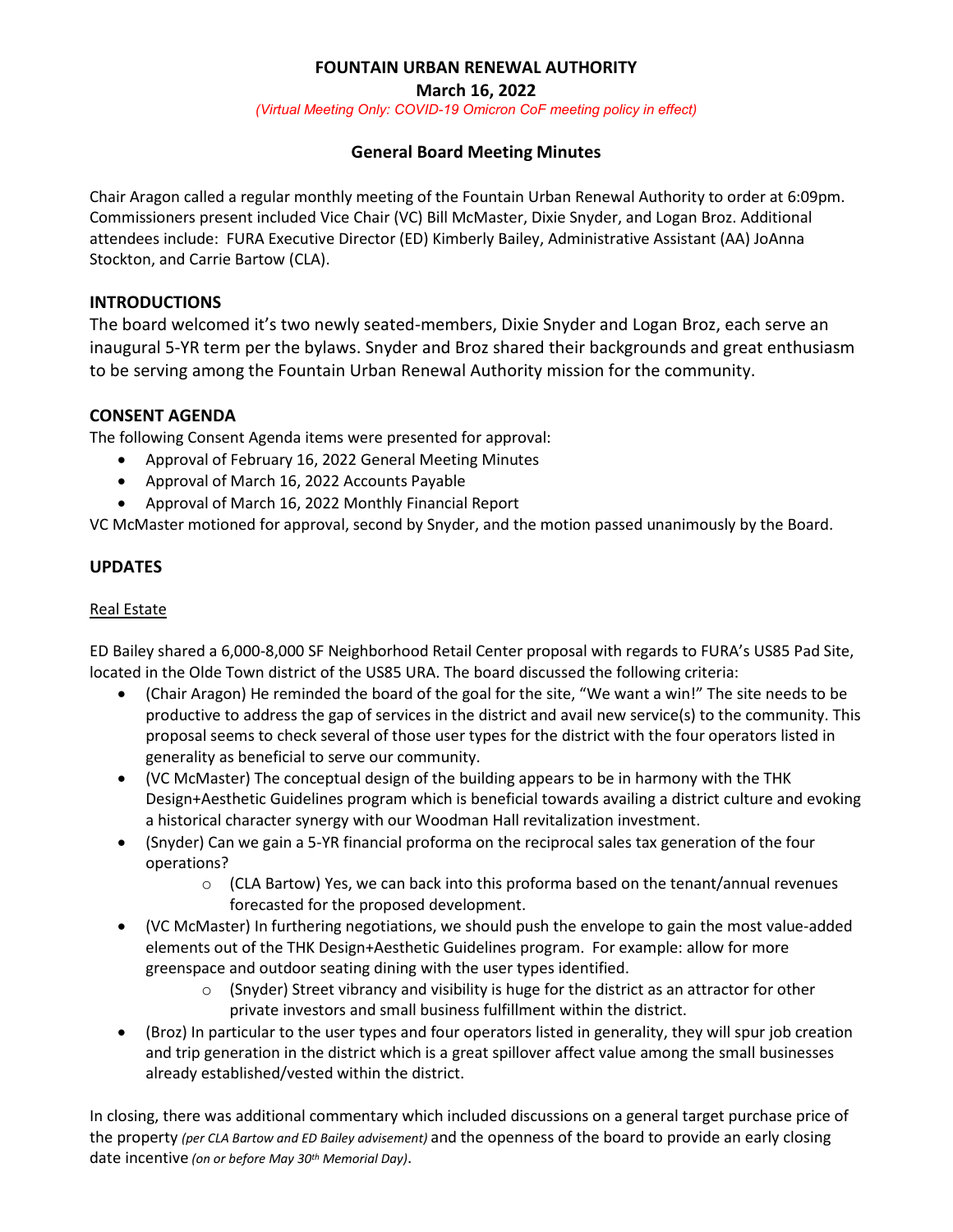VC McMaster motioned for ED Bailey/ Chair Aragon/ and CLA Bartow to facilitate Negotiation Terms in good faith with the private investor on behalf of FURA's interest to sell the US85 Pad Site as one parcel and derive new service(s) in the district, second by Broz, and the motion passed unanimously by the board.

# 2022-2024 CoF City Council Strategic Plan

ED Bailey cross-referenced City Council's CoF Strategic Priorities adopted in January 2022; details are located online at: [https://www.fountaincolorado.org/government/city\\_council/strategic\\_plan\\_2022](https://www.fountaincolorado.org/government/city_council/strategic_plan_2022)

## 2022-2024 CoF Strategic Plan Objectives

ED Bailey cross-referenced City Council's CoF Strategic Objectives which are derived at the individual department level, adopted February 2022; details are located online at: [https://www.fountaincolorado.org/government/city\\_council/strategic\\_plan\\_2022](https://www.fountaincolorado.org/government/city_council/strategic_plan_2022)

• NOTE: There is one URA supportive deliverable identified within the 2022 Work Plan, known as the Olde Town urban linear park "Blast/Aga Park" design scope via the EPA Brownfields grant funding.

## **NEW ITEMS**

## 2022 Work Plan

EDD Bailey referenced FURA's efforts under its 2022 Work Plan; in tandem with City Council's Strategic Plan/Objectives, as well as, URA Bylaws/Mission. The Plan echoes the continuing stewarding efforts and elements under blight remediation, district(s) revitalization, transition of under-served assets performance, and cultivating a quality "Sense of Place" via PlaceMaking.

Chair Aragon inquired about the "Blast/Aga Park" contribution expectations by FURA. ED Bailey shared it may consist of the following: 1) a seated board member on the design committee, 2) a champion voice through the public engagement phase, or 3) a form of monetary and/or matching funds with the City Parks pursuance of GOCO grant funds for site improvements based on the design scope. ED Bailey also stated the design scope is slated to be fully covered via the EPA Brownfields grant funding and no additional funds are requested by either FURA or the City, simply a time resource commitment during the EPA design scope.

### 2021 FURA Annual Report and Map

ED Bailey noted the annual deliverable of the FURA 2021 Report and Map are on schedule for a Spring edition release and for board members to anticipate the deliverable by the next board meeting on April 20<sup>th</sup> for review and approval.

### **FINANCE**

### Independent Bank

ED Bailey stated items are still being facilitated with Independent Bank on behalf of a REFI and equity LOC towards the Woodman Hall Vision and renovations.

### UMB Authorized Signers

AA Stockton collected Driver License ID and UMB Authorization form signatures from each board member to update the UMB account signers and authorized classifications with respect to financial management of the UMB account.